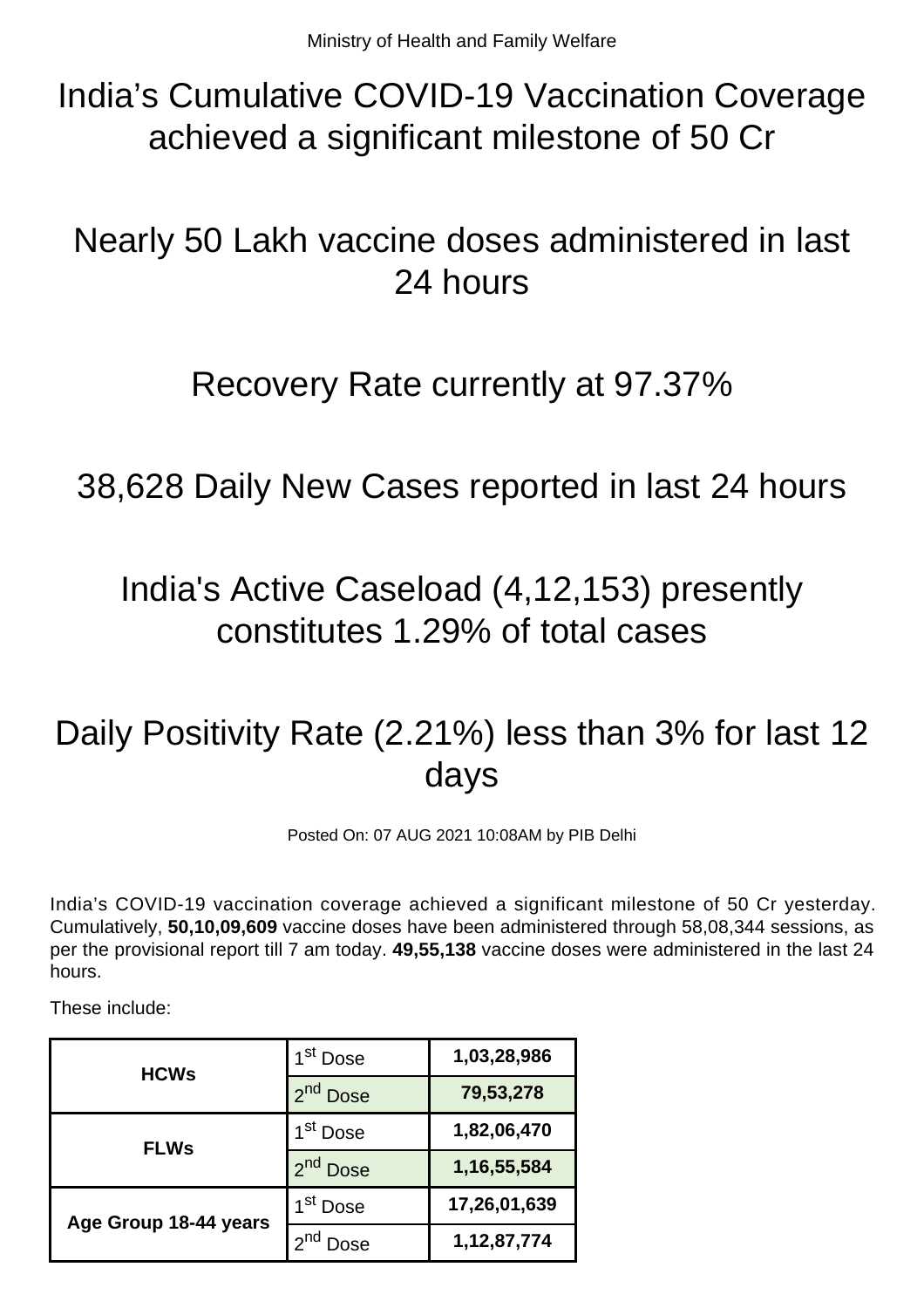| Age Group 45-59 years | 1 <sup>st</sup> Dose | 11,08,54,315   |
|-----------------------|----------------------|----------------|
|                       | 2 <sup>nd</sup> Dose | 4, 19, 57, 311 |
| Over 60 years         | 1 <sup>st</sup> Dose | 7,80,50,150    |
|                       | <b>Dose</b>          | 3,81,14,102    |
| Total                 |                      | 50,10,09,609   |

The new phase of universalization of COVID-19 vaccination has commenced from 21st June, 2021. The Union Government is committed to accelerating the pace and expanding the scope of COVID-19 vaccination throughout the country.

Out of the people infected since the beginning of the pandemic, **3,10,55,861 people have already recovered from COVID-19** and **40,017** patients have recovered in the last 24 hours. This constitutes an overall recovery rate of **97.37%.**



India has reported 38,628 daily new cases in the last 24 hours.

Less than 50,000 Daily New Cases have been reported since forty-one consecutive days. This is a result of sustained and collaborative efforts by the Centre and the States/UTs.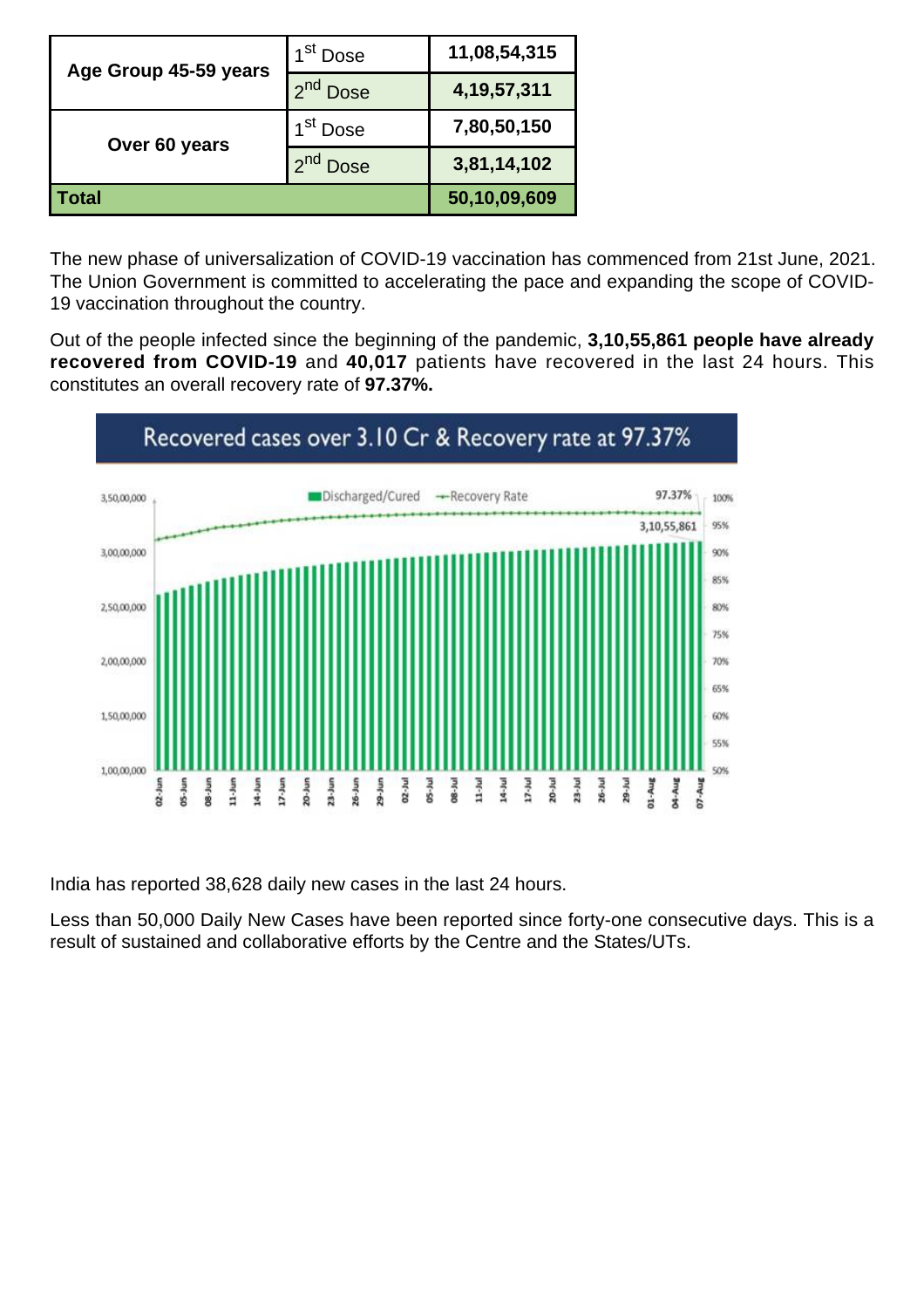#### 38k Daily New Cases reported in last 24 hrs



India's Active Caseload today stands at **4,12,153** and active cases now constitute **1.29%** of the country's total Positive Cases.



With substantially ramped up testing capacity across the country, a total of 17,50,081 tests were conducted in the last 24 hours in the country. Cumulatively, India has conducted over **47.83 crore** (**47,83,16,964**) tests so far.

While on one side testing capacity has been enhanced across the country, **Weekly Positivity Rate currently stands at 2.39%** and the **Daily Positivity rate stands at 2.21% today.** Daily Positivity rate remains below 3% for last 12 days and below 5% for 61 consecutive days now.